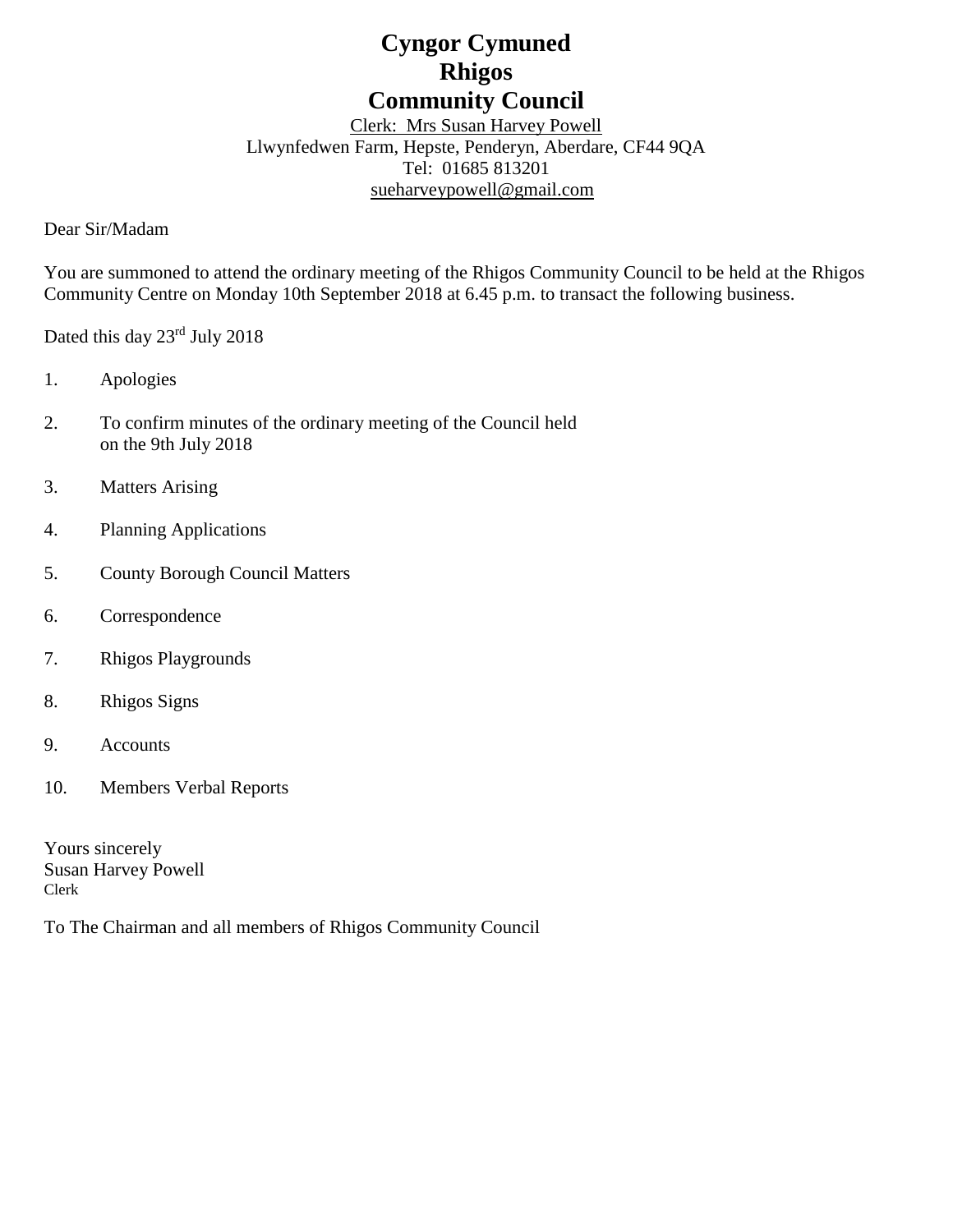# **Rhigos Community Council**

| July 2018 at 6.45 p.m.                                                                                                              | Minutes of the ordinary meeting of Rhigos Community Council held at Rhigos Community Centre on Monday 9th       |  |  |
|-------------------------------------------------------------------------------------------------------------------------------------|-----------------------------------------------------------------------------------------------------------------|--|--|
| Present:                                                                                                                            | Cllrs. P Oliver, H Wagner, G Thomas, A Tobin, C Hopes, M Smith, M Pope, M Evans,<br>O Morgan.                   |  |  |
| Apologies:                                                                                                                          | Cllr. S Maull                                                                                                   |  |  |
| 2018/68                                                                                                                             | <b>Minutes</b>                                                                                                  |  |  |
|                                                                                                                                     | It was resolved to confirm Minutes of the Ordinary Meeting of the Council held on 9th July 2018                 |  |  |
| 2018/69                                                                                                                             | <b>Declaration of Interest</b>                                                                                  |  |  |
| None recorded                                                                                                                       |                                                                                                                 |  |  |
| 2018/70                                                                                                                             | <b>Matters Arising</b>                                                                                          |  |  |
|                                                                                                                                     | a. Bike Track Cwm Hwnt - nothing to report.                                                                     |  |  |
|                                                                                                                                     | b. Cemetery Paths $-1$ quote has been received, another 2 is needed.                                            |  |  |
| 2018/71                                                                                                                             | <b>Planning</b>                                                                                                 |  |  |
| It was resolved to note:                                                                                                            |                                                                                                                 |  |  |
| No planning received                                                                                                                |                                                                                                                 |  |  |
| 2018/72                                                                                                                             | <b>County Borough Council Matters</b>                                                                           |  |  |
| his attention.                                                                                                                      | It was resolved that the following complaints be passed on to Councillor G Thomas for                           |  |  |
|                                                                                                                                     | a. There is Japanese Knotweed in the ditch on the main road near Bryn Golwg and at the bus stop at Hendre Fawr. |  |  |
|                                                                                                                                     | b. RCT have cut the trees on the Glynneath bank but $N & PTBC$ have only cut one side.                          |  |  |
| c. There is furniture and rubbish in the gardens of houses owned by Trivallis, they need to do a general inspection<br>of the area. |                                                                                                                 |  |  |
|                                                                                                                                     | d. There ha been a lot of dust from Tower recently.                                                             |  |  |

- e. The Tower needs to be back filled.
- f. There is dog fouling all around the village although new bins have been put up.
- g. Weeds and thistles are pushing the pavement up at the bus stop on the main road and the bus stop at Halt road.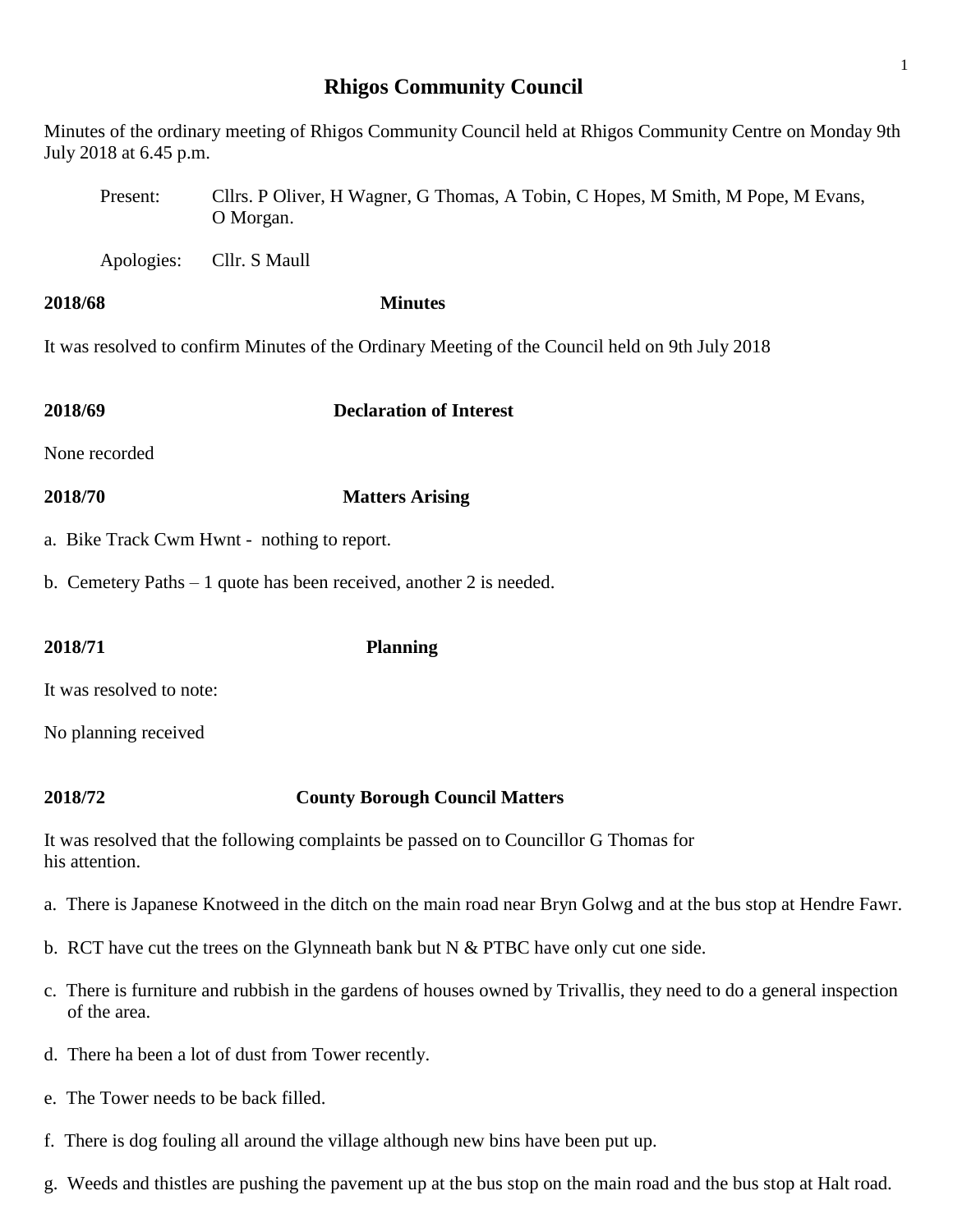h. There is rag wort growing near the seat on the corner of Heol y Graig and at Waun Gron and Hendre Fawr.

### **2018/73 Correspondence**

It was resolved to receive the following correspondence.

a. RCTCBC Rights of Way Improvement Plan.

### **2018/74 Rhigos Playgrounds**

a. The Old Adventure playground – a site meeting has been arranged with a contractor for a quote on the work needed.

# **2018/75 Rhigos Signs**

Cllr. Morgan is waiting for the signs to be delivered.

## **2018/76 Clerk's Salary Review**

It was agreed that the salary increase is in line with the Local Authority. (2%)

### **2018/77 Accounts/Burial Fees**

Burial fees were reviewed and increased as follows,

Burial plot £300.00 proposed by Cllr. Oliver seconded by Cllr. Evans Interment £250.00 proposed by Cllr. Evans seconded by Cllr. Oliver.

Cremated Remains Plot £150.00 proposed by Cllr. Smith seconded by Cllr. Morgan Interment £150.00 proposed by Cllr. Evans seconded by Cllr. Wagner

Erection of Burial Memorial £170.00 proposed by Cllr. Evans seconded by Cllr. Oliver Erection of Cremated Remains Memorial to remain at £120.00

No change to additional inscriptions.

| Postage                |          | £8.04   |
|------------------------|----------|---------|
|                        |          |         |
| A Thomas               |          | £515.00 |
| Swalec                 | £175.64  |         |
| Welsh Water            | £65.11   |         |
| Wages and tax          | £396.55  |         |
| <b>Current Account</b> | £8365.14 |         |
| High Interest Account  | £3810.98 |         |

High Interest Account £3810.98 Field Account £4054.07